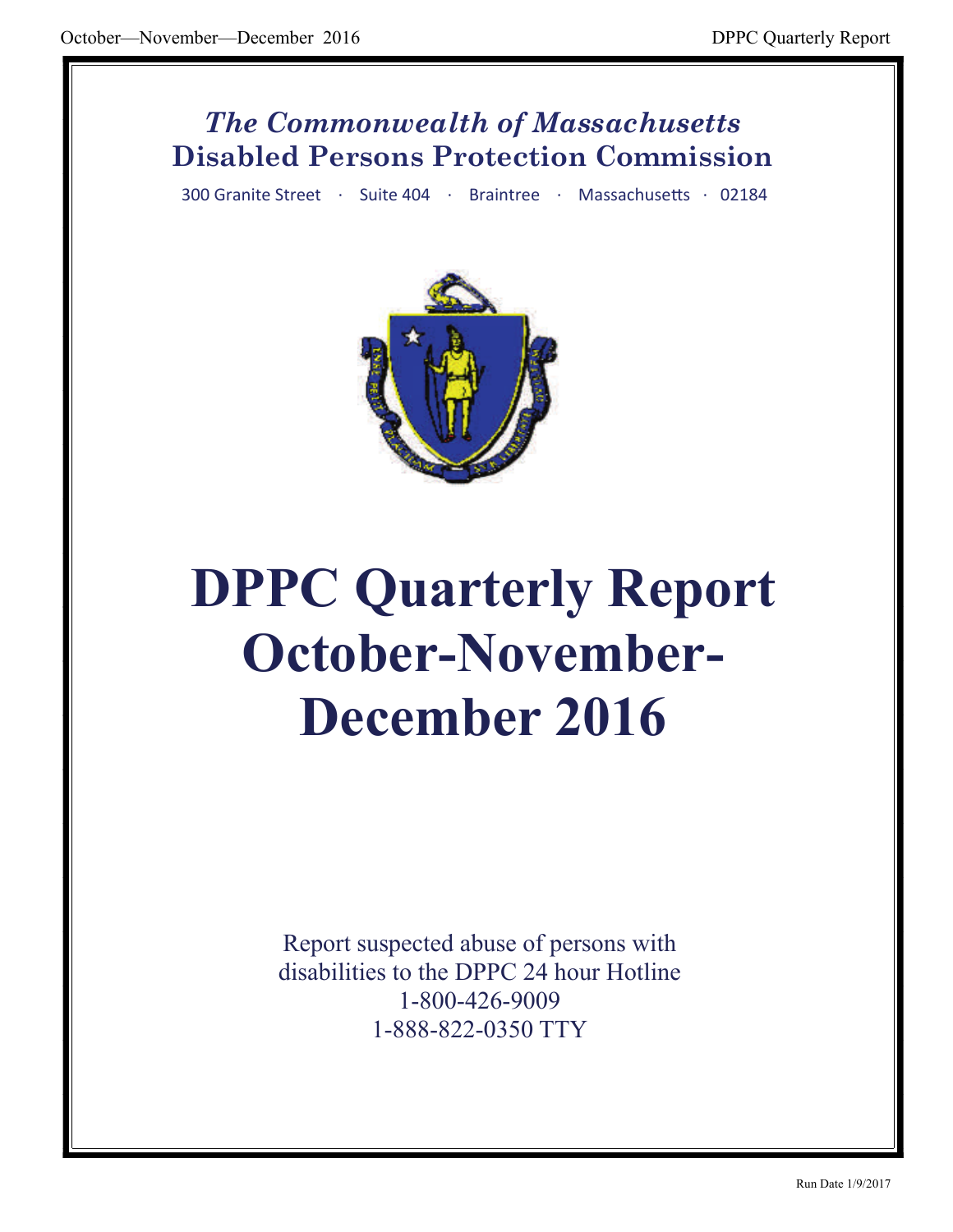## **DPPC OVERVIEW**

Every month, the DPPC receives hundreds of abuse reports. These reports are maintained and tracked using an extensive computer database. In the DPPC database, over 500 pieces of information related to each report are maintained. The information ranges from basic demographic information regarding the people involved, including the victim, to specific information about the site of the alleged abuse and other factors that may have contributed to the abuse. The DPPC tracks different types of injury, and information about whether an injury was caused by abuse or neglect. In addition to the hundreds of other categories, the DPPC tracks whether the alleged abuse or neglect reported represents a crime. Information in the database is analyzed continually in an effort to identify potential preventative measures to be implemented and/or , trends and systemic challenges needing attention. On a quarterly basis a portion of the data is calculated and provided for review. In addition to providing the quarterly statistical data, for those of you who are not familiar with the DPPC, this report also presents the history, mission and an overview of the operations of the Agency.

The DPPC was created through legislation in 1987 as an independent state agency responsible for the investigation and remediation of instances of abuse against persons with disabilities. The mission of the DPPC is to protect adults with disabilities from the abusive acts and omissions of their caregivers through investigation, oversight, public awareness and abuse prevention. Pursuant to its enabling statute, M.G.L. c. 19C, the jurisdiction of the DPPC extends to adults with disabilities between the ages of 18 and 59 who suffer serious physical and/or emotional injury through an act and/or omission by their caretaker(s). This protection is provided whether the individual is in state care or in a private setting.

Although an independent agency, DPPC was designed to be one of a number of agencies with complementary missions, including, but not limited to the Executive Office of Elder Affairs, Department of Children and Families, Department of Developmental Services, Department of Mental Health, Massachusetts Rehabilitation Commission and the local and state police. Replacing none of them, the DPPC was designed to closely coordinate its work with all. The DPPC, similar to the Department of Children and Families for children and the Executive Office of Elder Affairs for elders, acts to protect adults with disabilities who are dependent on others to meet a daily living need. DPPC fills the gap between the child protection and elder protection systems. DPPC is a small agency, located in Braintree, MA. It has a staff of **32** full time employees including **five** investigators, **five**  oversight officers and **four** hotline operators. The DPPC is comprised of six units including Prevention, Intake/Oversight, Investigation, Legal, Information Technology and Administration and Finance. During fiscal year 1998, a State Police Detective Unit (SPDU) was established within the DPPC. The SPDU is comprised of a Sergeant and four troopers. The SPDU is physically located within the offices of the DPPC.

The DPPC Hotline receives reports of abuse committed against persons with disabilities 24 hours per day, seven days per week, at 1-800-426- 9009 or 1-888-822-0350 TTY. During this quarter the DPPC received **2,728** reports of abuse. In addition, DPPC staff responded to approximately **1,619** referral and informational requests. Every abuse report made to the Hotline is reviewed pursuant to the DPPC screening criteria. A determination is made regarding whether the report represents an emergency or non-emergency, and then, whether the situation meets the agency's jurisdictional criteria. During this quarter of the fiscal year, **624** of the reports to the DPPC Hotline were assigned for 19C investigation. Also during this quarter of the fiscal year, **2,104** reports not within the jurisdiction of the Commission were forwarded to the appropriate state agency for review and action as necessary.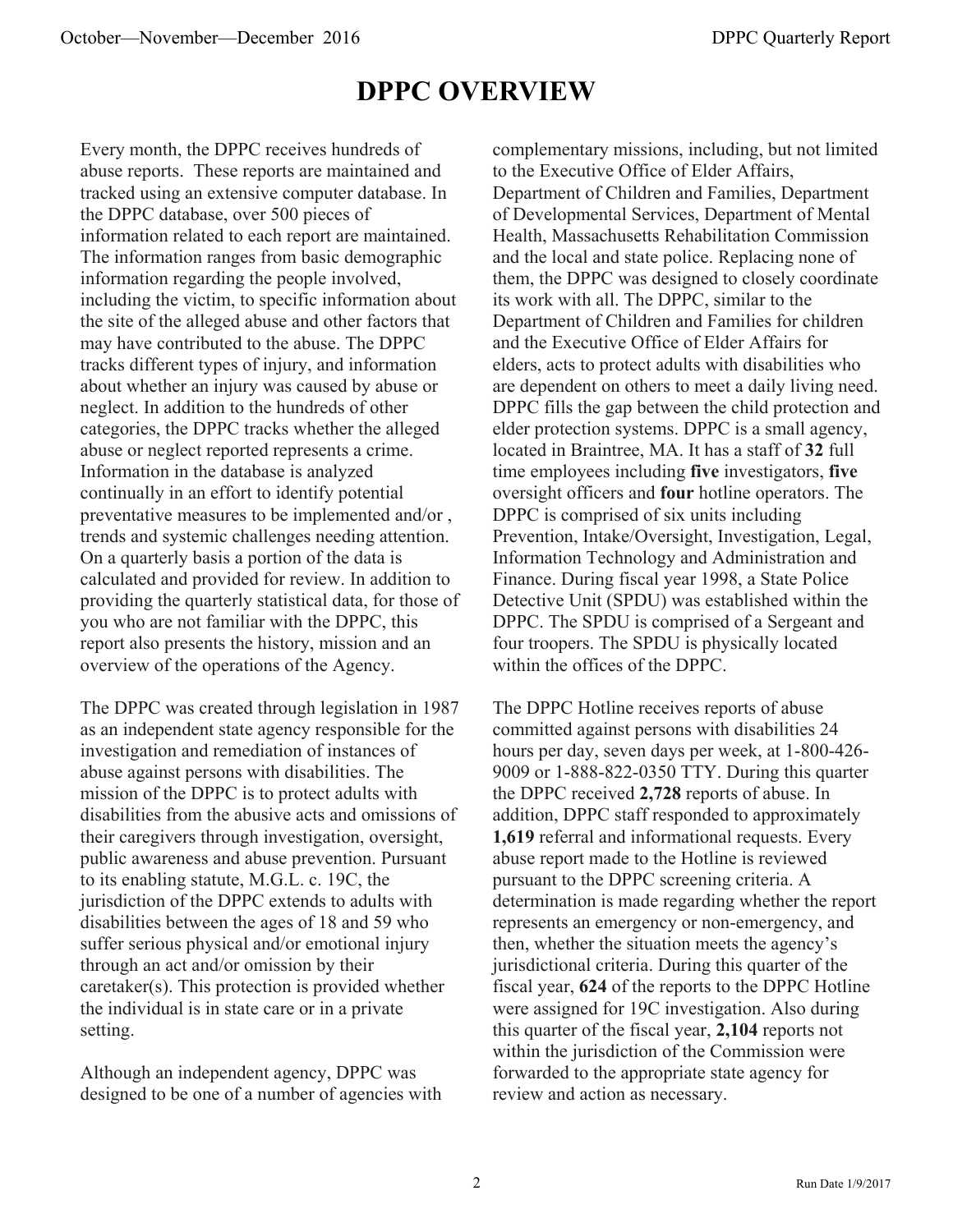## **DPPC INVESTIGATION UNIT**

Reports of alleged abuse determined to be within the jurisdiction of the DPPC are immediately assigned to an Adult Protective Services (APS) Investigator and a DPPC Oversight Officer. The APS Investigator may be one of DPPC's Investigators or an Investigator from the Department of Developmental Services (DDS), Department of Mental Health (DMH) or the Massachusetts Rehabilitation Commission (MRC). The DPPC Investigation Unit and the Investigation Units of DDS, DMH and MRC conduct abuse investigations under the authority of M.G.L. c. 19C. The primary focus of all APS investigations is the protection of vulnerable individuals. Investigators also look for systemic issues that may contribute or lead to abuse.



*During this Quarter three report received by the DPPC Hotline was identified as malicious.* 



## **DPPC OVERSIGHT UNIT**

*The DPPC protects individuals with any form of disability. This chart illustrates abuse reports to the DPPC Hotline by disability for this quarter.* 

The DPPC Oversight Unit is responsible for monitoring all 19C investigations. Every case, whether investigated by DPPC, DDS, DMH or MRC, is monitored by one of DPPC's **five** Oversight Officers to ensure that the victim is safe, the report is timely and the investigation is thorough. In cases where abuse by a caregiver has been substantiated, protective services are provided by the respective service-providing agency, DDS, DMH or MRC. To confirm that necessary protective services are implemented, the DPPC Oversight Officers monitor cases until risk of harm to the victim is adequately reduced or eliminated.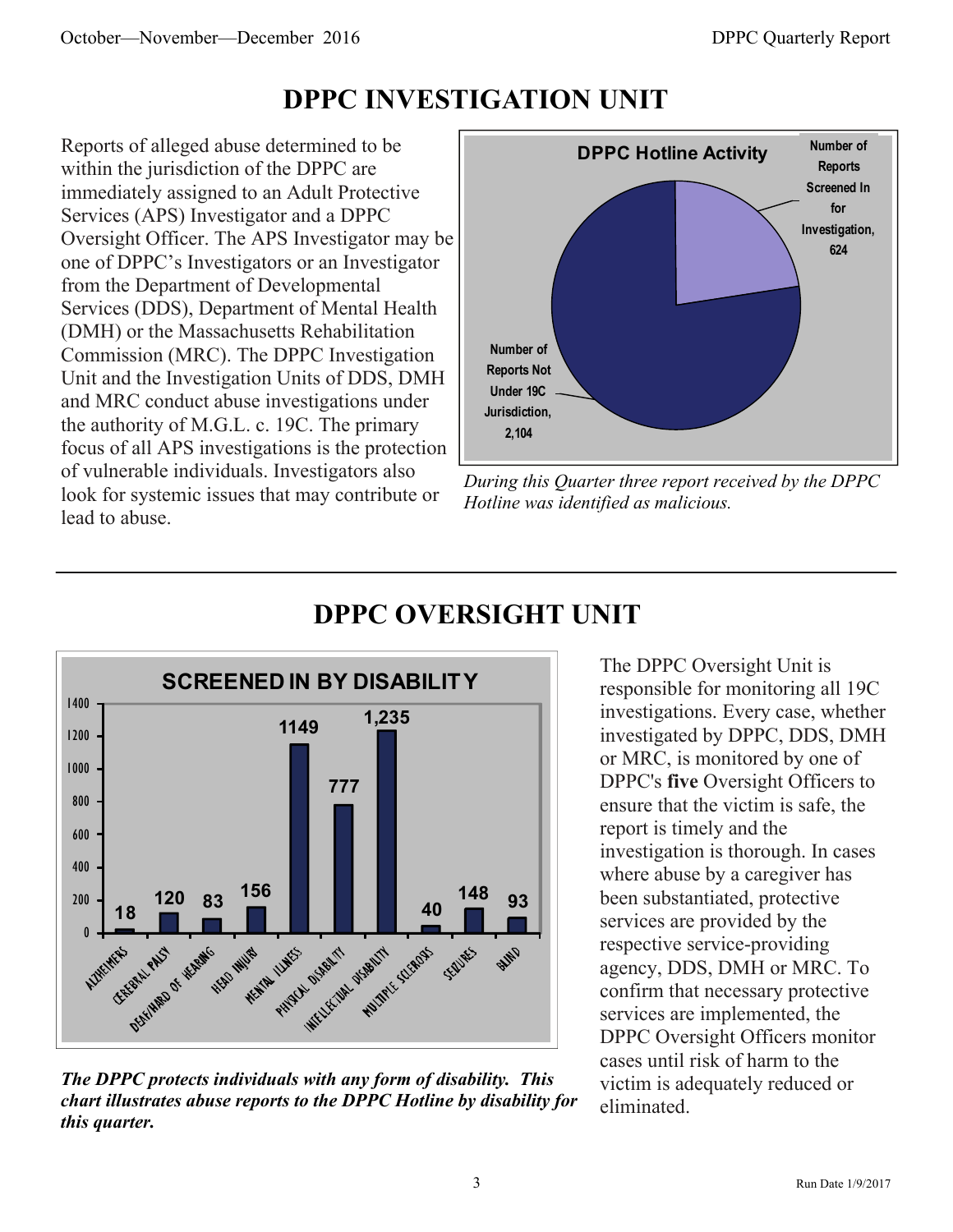### **STATE POLICE DETECTIVE UNIT**

#### **Disabled Persons Protection Commission APS Criminal Reports by County**



#### *October 1, 2016 through December 31, 2016*

The graph is a breakdown by county of the number of reports received by the DPPC Hotline, reports meeting the jurisdiction for an APS investigation, and the number of reports referred to the District Attorney for criminal investigation.

The troopers of the SPDU review 100% of the complaints received by the DPPC to determine which of these complaints constitute criminal activity against a person with a disability. Within this quarter

the SPDU reviewed **2,728** allegations of abuse. Of the **2,728** reports reviewed, **370** or **13.5%** were referred to the District Attorney for criminal investigation and criminal charges were filed in at least **7** cases.



## **MASSACHUSETTS STATE POLICE**

The Massachusetts State Police Detective Unit (SPDU) assigned to the DPPC analyzes the types of crimes involved in the abuse reports received by the DPPC Hotline. This chart presents the types of criminal activity reported. Consistently a significant percentage of the criminal activity is sexual in nature.

**Criminal Activity Report** *October 1, 2016 through December 31, 2016*



Often reports to the DPPC Hotline involve domestic violence. Domestic violence is abuse that often takes place where the person lives. Domestic violence can be any type of abuse including sexual assault and rape, emotional, psychological

or financial. Domestic violence involves "family and household members" who are or were married, living together, related by blood, parents of a common child or involved in a substantive dating relationship. During this quarter it was determined that **110** reports made to the DPPC Hotline involved domestic violence abuse.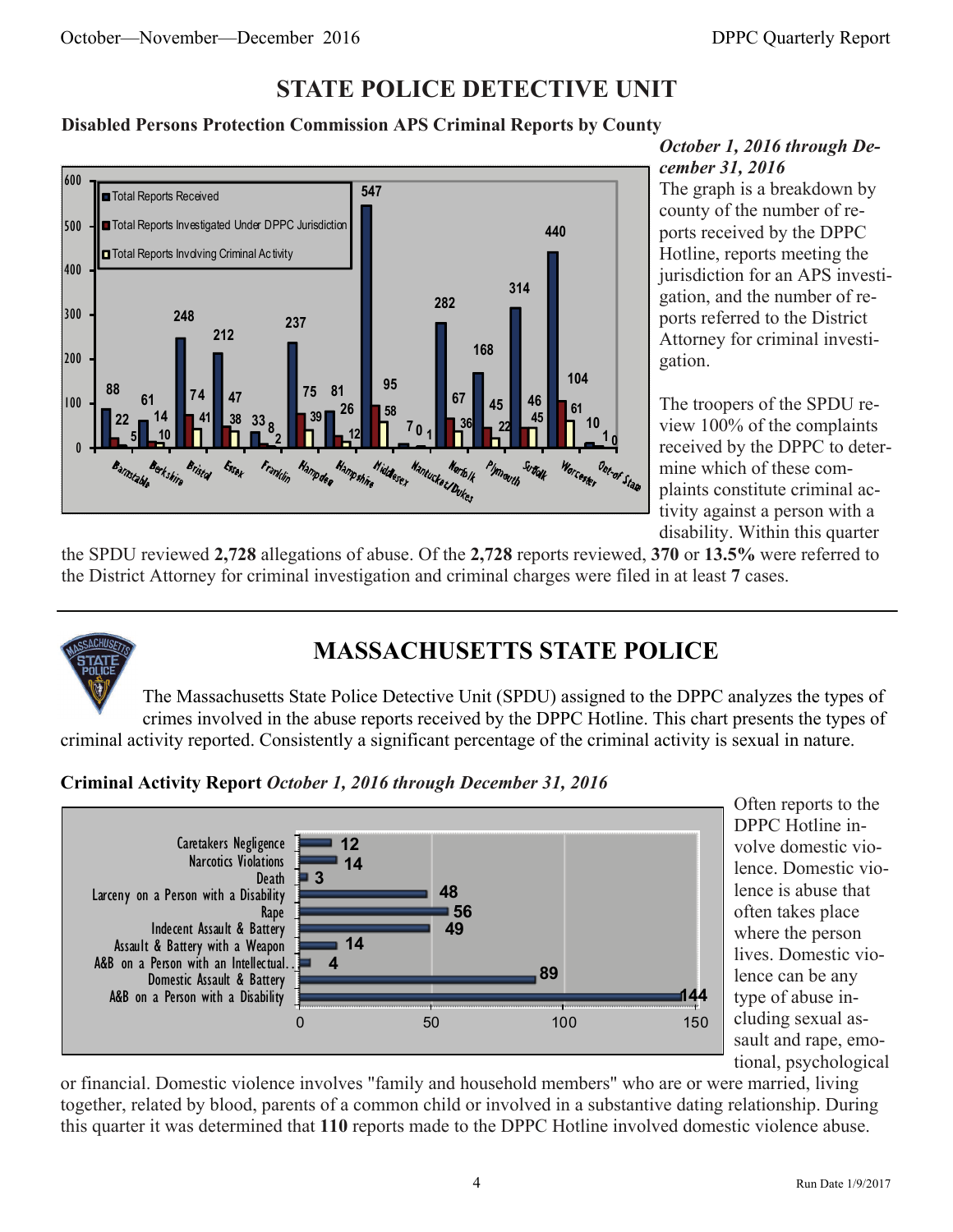## **LEGAL UNIT**

The DPPC Legal Unit provides legal advice and guidance on matters before the DPPC. This includes assistance provided to DPPC staff and staff of the Department of Developmental Services, the Department of Mental Health and the Massachusetts Rehabilitation Commission.

In addition, the Legal Unit performs the following functions within the DPPC:

- Secures Access Warrants when law enforcement and/or 19C investigators are unreasonably denied access to an alleged victim of abuse.
- Obtains judicial Protective Orders when an alleged victim of abuse is at immediate risk of harm and is not able to consent to the provision of protective services due to a mental or physical impairment.
- Responds to reports of Mandated Reporters' failure to report abuse as required by M.G.L. c. 19C §10.
- Completes Petitions for Review as outlined in 118 CMR. The alleged victim, the alleged abuser and other parties involved in an investigation, may request a review of the findings. Upon the conclusion of the review process, the investigation report may be amended if the facts provided in the Petition are found to be meritorious. The DPPC received **24** Petitions for Review during this quarter.
- Ensures that all responses to requests for DPPC records are compliant with all statutory requirements.

## **ABUSE PREVENTION UNIT**

Everyone at DPPC shares in the responsibility for preventing abuse. DPPC continually strives to identify new and effective ways to educate direct care staff, law enforcement, others working with persons with disabilities and the public about the prevalence of abuse of persons with disabilities. The DPPC's abuse prevention strategy is to decrease incidents of abuse by increasing awareness about how widespread the problem of abuse/neglect against persons with disabilities is; and then to educate people regarding the important role they can play in preventing or stopping this abuse. To educate people, the DPPC Prevention Unit distributes informational materials and conducts training on an ongoing basis. Training is provided to a broad range of people including law enforcement, educators, medical professionals, service providers and persons with disabilities. Topics include recognizing and reporting abuse, preservation of evidence, the DPPC investigation process, communicating with individuals from varied backgrounds or with differing communication needs as well as regulatory and statutory compliance.